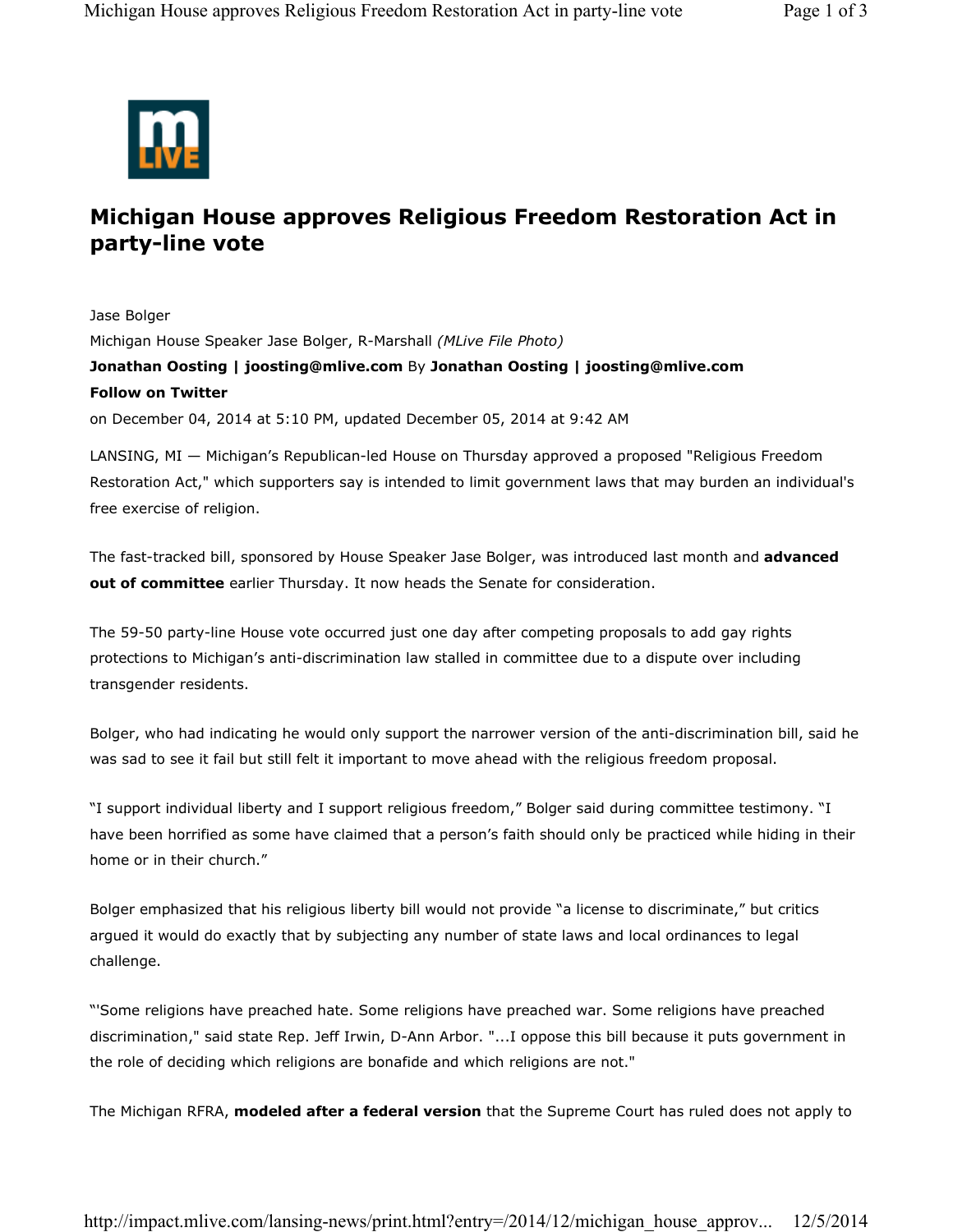states, would establish a two-part balancing test for legal challenges, according to Bolger.

An individual would have to prove that a law substantially burdened their sincerely held religious belief. The government could then prove it had a compelling interest for enacting the law, and that the law achieved a policy goal using the least restrictive means possible.

Bolger said his bill would help protect Jewish butchers who were prohibited from following Kosher tenets, for example, or Christian pastors who were prohibited from feeding homeless residents due to local food safety rules.

An ACLU of Michigan attorney told MLive the RFRA could allow a landlord who was forced to rent to a single mother to sue their city on religious grounds. In a separate briefing, the ACLU said RFRAs in other states have been cited by pharmacists who refused to dispense birth control.

"I should not be forced to follow the religion of my pharmacist," said state Rep. Vicki Barnett, D-Farmington Hills.

Future Speaker Kevin Cotter, R-Mt. Pleasant, spoke in support of the religious freedom proposal, arguing that opponents were using scare stories to "incite fear." Case law suggests far-fetched suits against government laws would not survive in court, he said.

"The ability to bring a case is a right that we all enjoy," Cotter said. "But there is a difference between filing a case and winning a case."

Also Thursday, the House approved a Republican-backed "conscience protections" package, ensuring that faith based adoption agencies will not be required to perform adoptions if they have religious objections.

A Democrat-sponsored bill guaranteeing that a student who misses a day of school due to a religious holiday can still qualify for a perfect attendance award was also approved.

The Michigan Catholic Conference celebrated all three votes and praised the House for action.

"Religious liberty is neither right nor left, liberal or conservative," Tom Hickson, vice president for public policy and advocacy, said in a statement. "The free exercise of religion without threat of government interference is paramount and deserves swift consideration from the State Senate."

Senate Majority Leader Randy Richardville, R-Monroe, said that his caucus would discuss the religious freedom bill once it passed the House and consider whether to act in the upper chamber.

"It's relatively new back on the radar screen," Richardville told reporters. "I know it was part of the conversation with Elliott-Larson, now it's going without Elliott-Larson, so I really want to see what my caucus